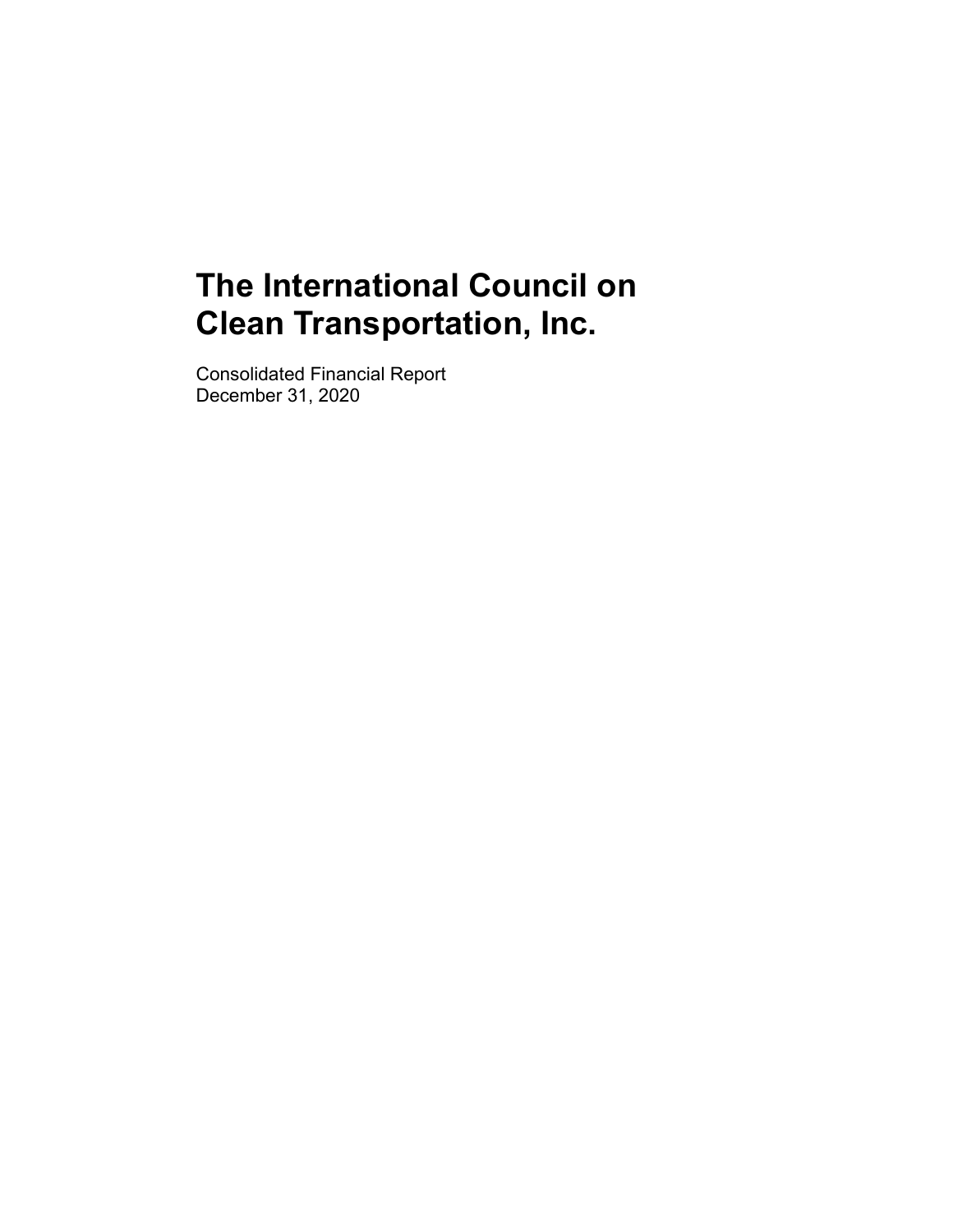# **Contents**

| Independent auditor's report                   | $1 - 2$  |
|------------------------------------------------|----------|
| <b>Financial statements</b>                    |          |
| Consolidated statements of financial position  | 3        |
| Consolidated statements of activities          | 4-5      |
| Consolidated statements of functional expenses | 6        |
| Consolidated statements of cash flows          | 7        |
| Notes to consolidated financial statements     | $8 - 16$ |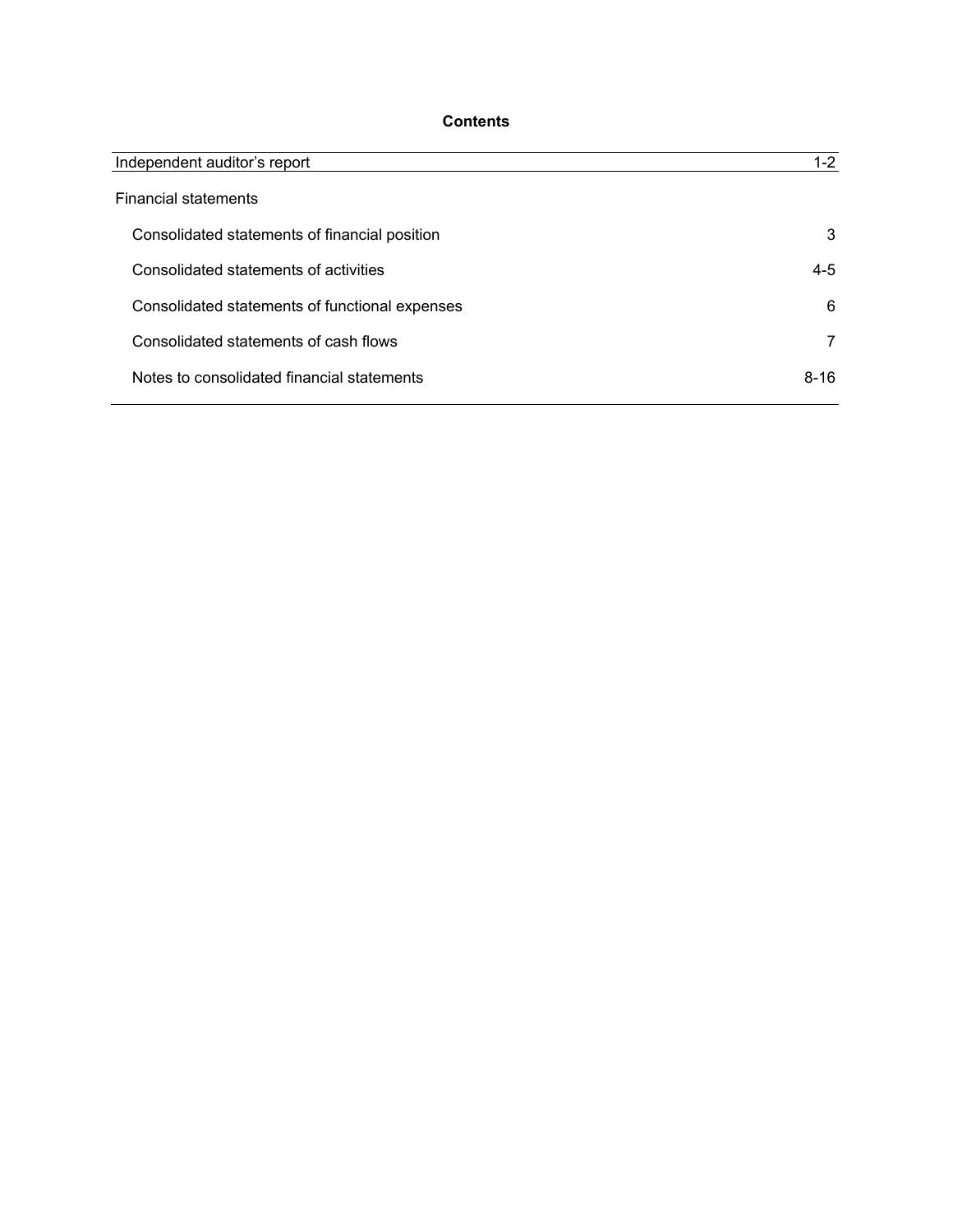

**RSMUSLIP** 

#### **Independent Auditor's Report**

Audit Committee of the Board of Directors The International Council on Clean Transportation, Inc.

#### **Report on the Financial Statements**

We have audited the accompanying consolidated financial statements of The International Council on Clean Transportation, Inc. (ICCT), which comprise the consolidated statements of financial position as of December 31, 2020 and 2019, the related consolidated statements of activities, functional expenses and cash flows for the years then ended, and the related notes to the consolidated financial statements (collectively, the financial statements).

#### **Management's Responsibility for the Financial Statements**

Management is responsible for the preparation and fair presentation of these financial statements in accordance with accounting principles generally accepted in the United States of America; this includes the design, implementation and maintenance of internal control relevant to the preparation and fair presentation of financial statements that are free from material misstatement, whether due to fraud or error.

#### **Auditor's Responsibility**

Our responsibility is to express an opinion on these financial statements based on our audits. We conducted our audits in accordance with auditing standards generally accepted in the United States of America. Those standards require that we plan and perform the audit to obtain reasonable assurance about whether the financial statements are free from material misstatement.

An audit involves performing procedures to obtain audit evidence about the amounts and disclosures in the financial statements. The procedures selected depend on the auditor's judgment, including the assessment of the risks of material misstatement of the financial statements, whether due to fraud or error. In making those risk assessments, the auditor considers internal control relevant to the entity's preparation and fair presentation of the financial statements in order to design audit procedures that are appropriate in the circumstances, but not for the purpose of expressing an opinion on the effectiveness of the entity's internal control. Accordingly, we express no such opinion. An audit also includes evaluating the appropriateness of accounting policies used and the reasonableness of significant accounting estimates made by management, as well as evaluating the overall presentation of the financial statements.

We believe that the audit evidence we have obtained is sufficient and appropriate to provide a basis for our audit opinion.

THE POWER OF BEING UNDERSTOOD AUDIT | TAX | CONSULTING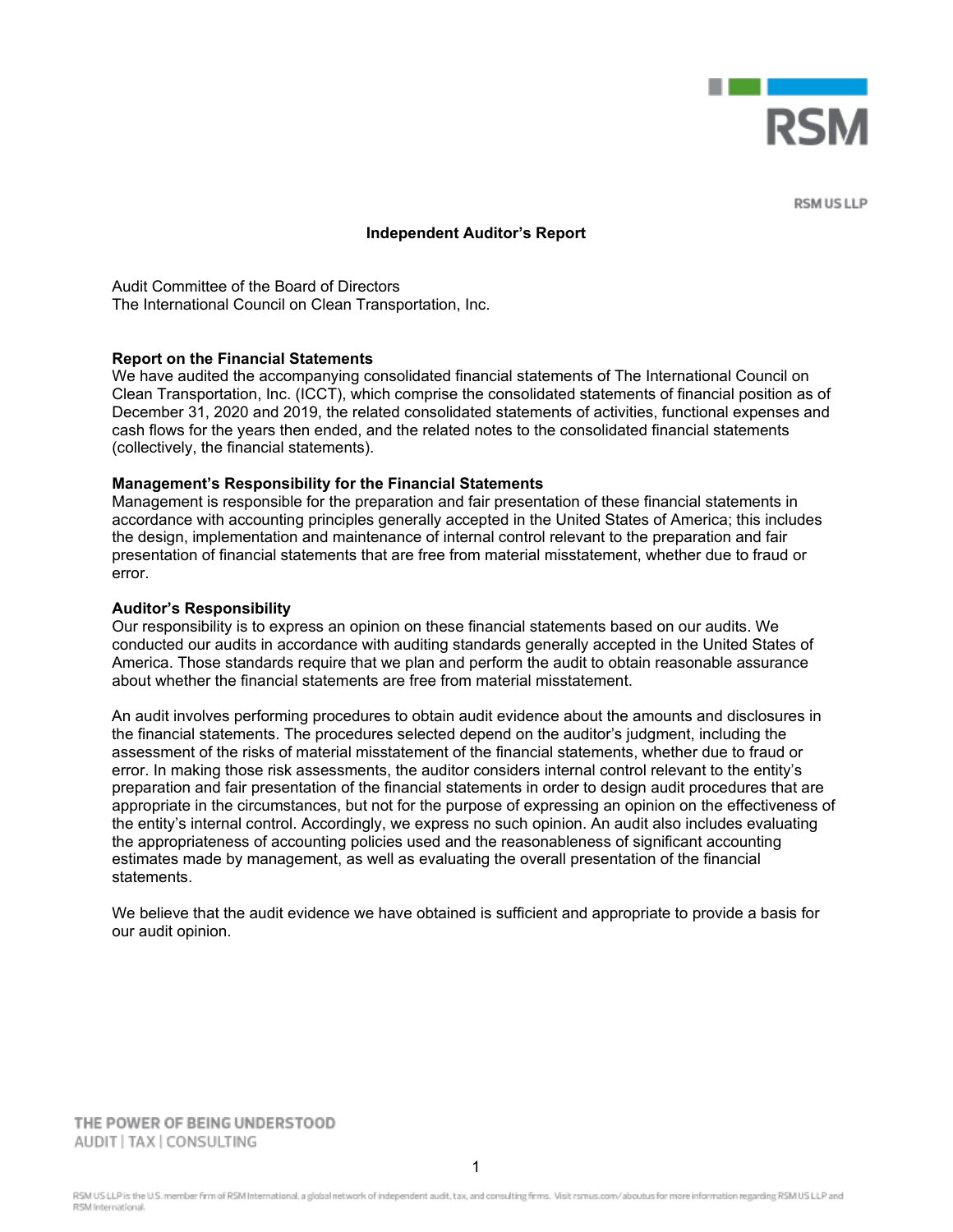# **Opinion**

In our opinion, the financial statements referred to above present fairly, in all material respects, the financial position of The International Council on Clean Transportation, Inc. as of December 31, 2020 and 2019, and the changes in their net assets and their cash flows for the years then ended in accordance with accounting principles generally accepted in the United States of America.

RSM US LLP

McLean, Virginia December 22, 2021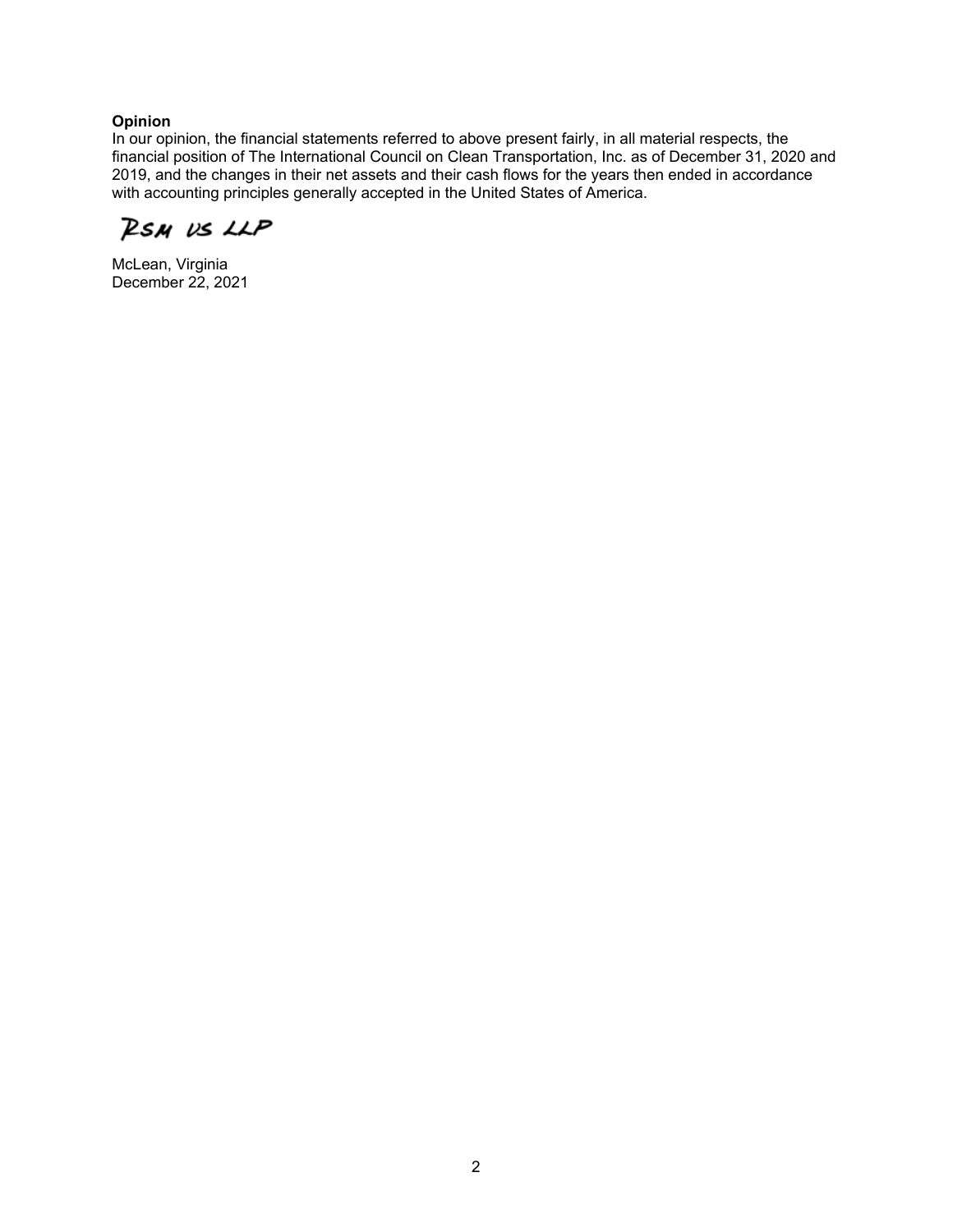# **Consolidated Statements of Financial Position December 31, 2020 and 2019**

| <b>Assets</b><br>\$<br>Cash and cash equivalents<br>Promises to give, net<br>Accounts receivable, net<br>Prepaid expenses<br>Deposit<br>Property and equipment, net<br><b>Total assets</b><br>S<br><b>Liabilities and Net Assets</b><br>Liabilities: | 8,420,840<br>\$<br>1,173,678 | 4,106,590    |
|------------------------------------------------------------------------------------------------------------------------------------------------------------------------------------------------------------------------------------------------------|------------------------------|--------------|
|                                                                                                                                                                                                                                                      |                              |              |
|                                                                                                                                                                                                                                                      |                              |              |
|                                                                                                                                                                                                                                                      |                              | 6,817,917    |
|                                                                                                                                                                                                                                                      | 1,143,415                    | 923,527      |
|                                                                                                                                                                                                                                                      | 150,861                      | 105,127      |
|                                                                                                                                                                                                                                                      | 30,492                       | 573          |
|                                                                                                                                                                                                                                                      | 335,175                      | 340,007      |
|                                                                                                                                                                                                                                                      | 11,254,461                   | \$12,293,741 |
|                                                                                                                                                                                                                                                      |                              |              |
|                                                                                                                                                                                                                                                      |                              |              |
| \$<br>Accounts payable and accrued expenses                                                                                                                                                                                                          | \$<br>1,226,039              | 1,169,245    |
| Refundable advances                                                                                                                                                                                                                                  | 1,371,031                    | 964,851      |
| Deferred rent                                                                                                                                                                                                                                        | 562,241                      | 346,470      |
| <b>Total liabilities</b>                                                                                                                                                                                                                             | 3,159,311                    | 2,480,566    |
| Commitments and contingencies (Notes 7 and 11)                                                                                                                                                                                                       |                              |              |
| Net assets:                                                                                                                                                                                                                                          |                              |              |
| Without donor restrictions                                                                                                                                                                                                                           | 316,285                      | 1,163,407    |
| With donor restrictions                                                                                                                                                                                                                              | 7,778,865                    | 8,649,768    |
| <b>Total net assets</b>                                                                                                                                                                                                                              | 8,095,150                    | 9,813,175    |
| <b>Total liabilities and net assets</b><br>11,254,461<br>æ                                                                                                                                                                                           |                              |              |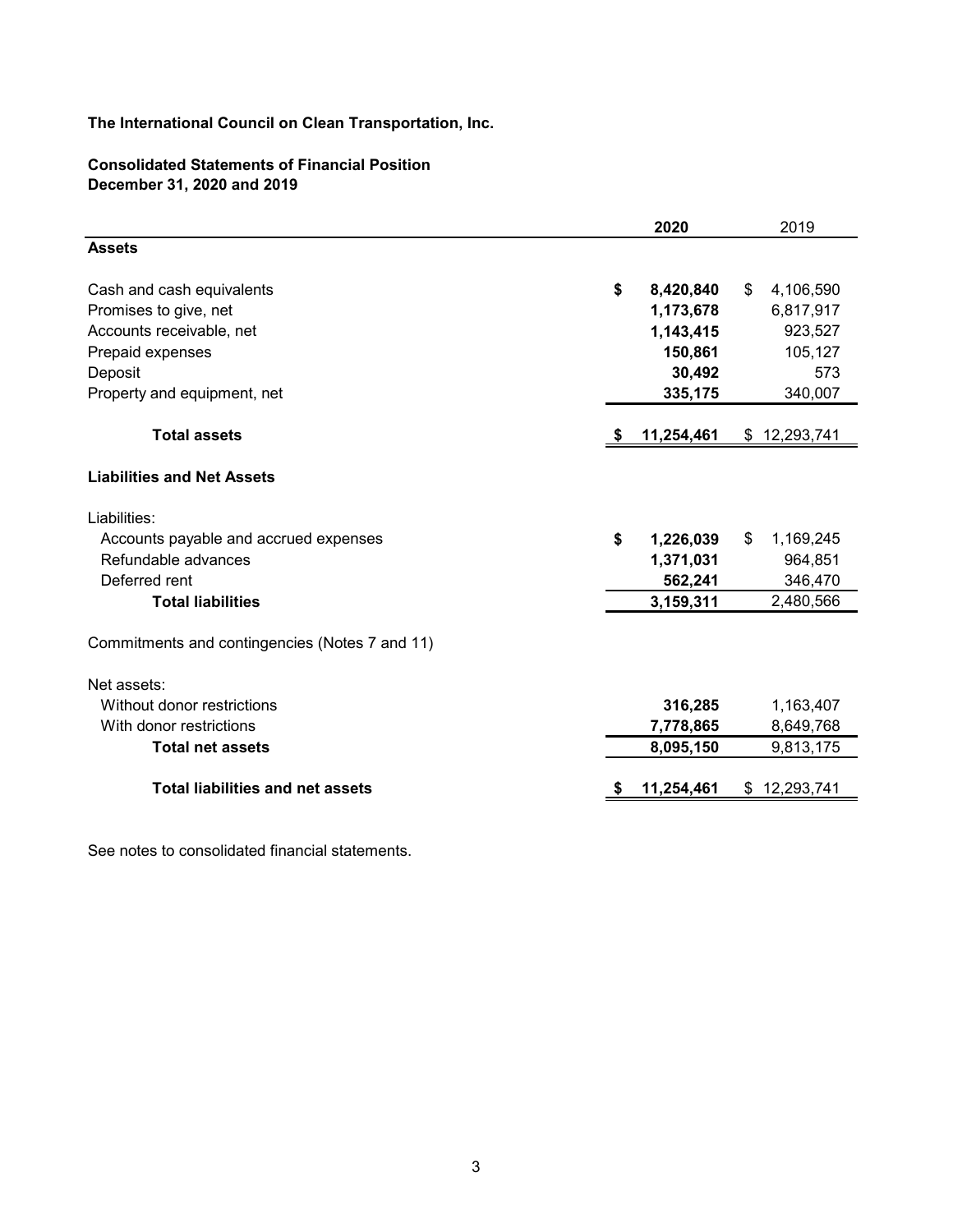# **Consolidated Statement of Activities Year Ended December 31, 2020**

| <b>Restrictions</b><br><b>Restrictions</b><br>Total<br>Revenue and support:<br>\$<br>8,958,663<br>Grants and contributions<br>1,396,022<br>\$<br>10,354,685<br>\$<br>Contract income<br>1,516,134<br>1,516,134<br>Interest income, net<br>12,948<br>12,948<br>Other income<br>72,897<br>72,897<br>9,829,566<br>Net assets released from restrictions<br>(9,829,566)<br>11,956,664<br>12,827,567<br><b>Total revenue and support</b><br>(870, 903)<br>Expenses:<br>11,544,215<br>11,544,215<br>Program services<br>Supporting services:<br>1,337,690<br>1,337,690<br>Management and general<br>Communications<br>459,717<br>459,717<br>333,067<br>333,067<br>Development<br>13,674,689<br>13,674,689<br><b>Total expenses</b><br>$\overline{a}$<br>(847, 122)<br>(870, 903)<br>(1,718,025)<br>Change in assets<br>Net assets:<br>1,163,407<br>8,649,768<br>9,813,175<br>Beginning |  | <b>Without Donor</b> | <b>With Donor</b> |           |  |
|----------------------------------------------------------------------------------------------------------------------------------------------------------------------------------------------------------------------------------------------------------------------------------------------------------------------------------------------------------------------------------------------------------------------------------------------------------------------------------------------------------------------------------------------------------------------------------------------------------------------------------------------------------------------------------------------------------------------------------------------------------------------------------------------------------------------------------------------------------------------------------|--|----------------------|-------------------|-----------|--|
|                                                                                                                                                                                                                                                                                                                                                                                                                                                                                                                                                                                                                                                                                                                                                                                                                                                                                  |  |                      |                   |           |  |
|                                                                                                                                                                                                                                                                                                                                                                                                                                                                                                                                                                                                                                                                                                                                                                                                                                                                                  |  |                      |                   |           |  |
|                                                                                                                                                                                                                                                                                                                                                                                                                                                                                                                                                                                                                                                                                                                                                                                                                                                                                  |  |                      |                   |           |  |
|                                                                                                                                                                                                                                                                                                                                                                                                                                                                                                                                                                                                                                                                                                                                                                                                                                                                                  |  |                      |                   |           |  |
|                                                                                                                                                                                                                                                                                                                                                                                                                                                                                                                                                                                                                                                                                                                                                                                                                                                                                  |  |                      |                   |           |  |
|                                                                                                                                                                                                                                                                                                                                                                                                                                                                                                                                                                                                                                                                                                                                                                                                                                                                                  |  |                      |                   |           |  |
|                                                                                                                                                                                                                                                                                                                                                                                                                                                                                                                                                                                                                                                                                                                                                                                                                                                                                  |  |                      |                   |           |  |
|                                                                                                                                                                                                                                                                                                                                                                                                                                                                                                                                                                                                                                                                                                                                                                                                                                                                                  |  |                      |                   |           |  |
|                                                                                                                                                                                                                                                                                                                                                                                                                                                                                                                                                                                                                                                                                                                                                                                                                                                                                  |  |                      |                   |           |  |
|                                                                                                                                                                                                                                                                                                                                                                                                                                                                                                                                                                                                                                                                                                                                                                                                                                                                                  |  |                      |                   |           |  |
|                                                                                                                                                                                                                                                                                                                                                                                                                                                                                                                                                                                                                                                                                                                                                                                                                                                                                  |  |                      |                   |           |  |
|                                                                                                                                                                                                                                                                                                                                                                                                                                                                                                                                                                                                                                                                                                                                                                                                                                                                                  |  |                      |                   |           |  |
|                                                                                                                                                                                                                                                                                                                                                                                                                                                                                                                                                                                                                                                                                                                                                                                                                                                                                  |  |                      |                   |           |  |
|                                                                                                                                                                                                                                                                                                                                                                                                                                                                                                                                                                                                                                                                                                                                                                                                                                                                                  |  |                      |                   |           |  |
|                                                                                                                                                                                                                                                                                                                                                                                                                                                                                                                                                                                                                                                                                                                                                                                                                                                                                  |  |                      |                   |           |  |
|                                                                                                                                                                                                                                                                                                                                                                                                                                                                                                                                                                                                                                                                                                                                                                                                                                                                                  |  |                      |                   |           |  |
|                                                                                                                                                                                                                                                                                                                                                                                                                                                                                                                                                                                                                                                                                                                                                                                                                                                                                  |  |                      |                   |           |  |
|                                                                                                                                                                                                                                                                                                                                                                                                                                                                                                                                                                                                                                                                                                                                                                                                                                                                                  |  |                      |                   |           |  |
|                                                                                                                                                                                                                                                                                                                                                                                                                                                                                                                                                                                                                                                                                                                                                                                                                                                                                  |  |                      |                   |           |  |
|                                                                                                                                                                                                                                                                                                                                                                                                                                                                                                                                                                                                                                                                                                                                                                                                                                                                                  |  |                      |                   |           |  |
| Ending<br>\$<br>\$<br>\$                                                                                                                                                                                                                                                                                                                                                                                                                                                                                                                                                                                                                                                                                                                                                                                                                                                         |  | 316,285              | 7,778,865         | 8,095,150 |  |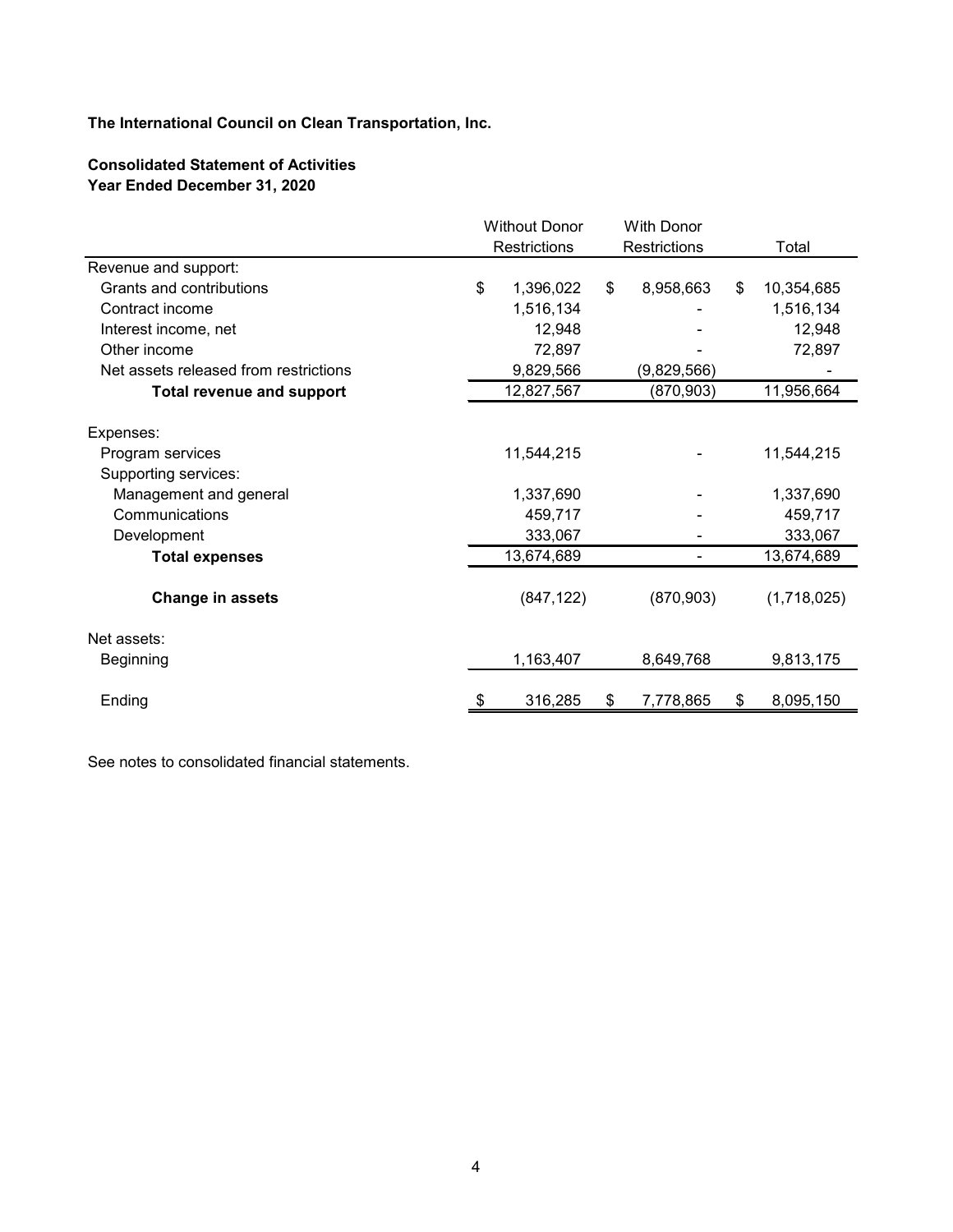# **Consolidated Statement of Activities Year Ended December 31, 2019**

|                                       |           | <b>Without Donor</b> |    | <b>With Donor</b>   |    |            |
|---------------------------------------|-----------|----------------------|----|---------------------|----|------------|
|                                       |           | Restrictions         |    | <b>Restrictions</b> |    | Total      |
| Revenue and support:                  |           |                      |    |                     |    |            |
| Grants and contributions              | \$        | 279,728              | \$ | 9,465,878           | \$ | 9,745,606  |
| Contract income                       |           | 1,230,922            |    |                     |    | 1,230,922  |
| Interest income, net                  |           | 36,744               |    |                     |    | 36,744     |
| Other income                          |           | 20,012               |    |                     |    | 20,012     |
| Net assets released from restrictions |           | 6,197,926            |    | (6, 197, 926)       |    |            |
| <b>Total revenue and support</b>      |           | 7,765,332            |    | 3,267,952           |    | 11,033,284 |
|                                       |           |                      |    |                     |    |            |
| Expenses:                             |           |                      |    |                     |    |            |
| Program services                      |           | 8,597,743            |    |                     |    | 8,597,743  |
| Supporting services:                  |           |                      |    |                     |    |            |
| Management and general                |           | 2,309,549            |    |                     |    | 2,309,549  |
| Communications                        |           | 345,178              |    |                     |    | 345,178    |
| Development                           |           | 652,243              |    |                     |    | 652,243    |
| <b>Total expenses</b>                 |           | 11,904,713           |    |                     |    | 11,904,713 |
|                                       |           |                      |    |                     |    |            |
| Change in assets                      |           | (4, 139, 381)        |    | 3,267,952           |    | (871, 429) |
| Net assets:                           |           |                      |    |                     |    |            |
| Beginning                             |           | 5,302,788            |    | 5,381,816           |    | 10,684,604 |
|                                       |           |                      |    |                     |    |            |
| Ending                                | <u>\$</u> | 1,163,407            | S  | 8,649,768           | \$ | 9,813,175  |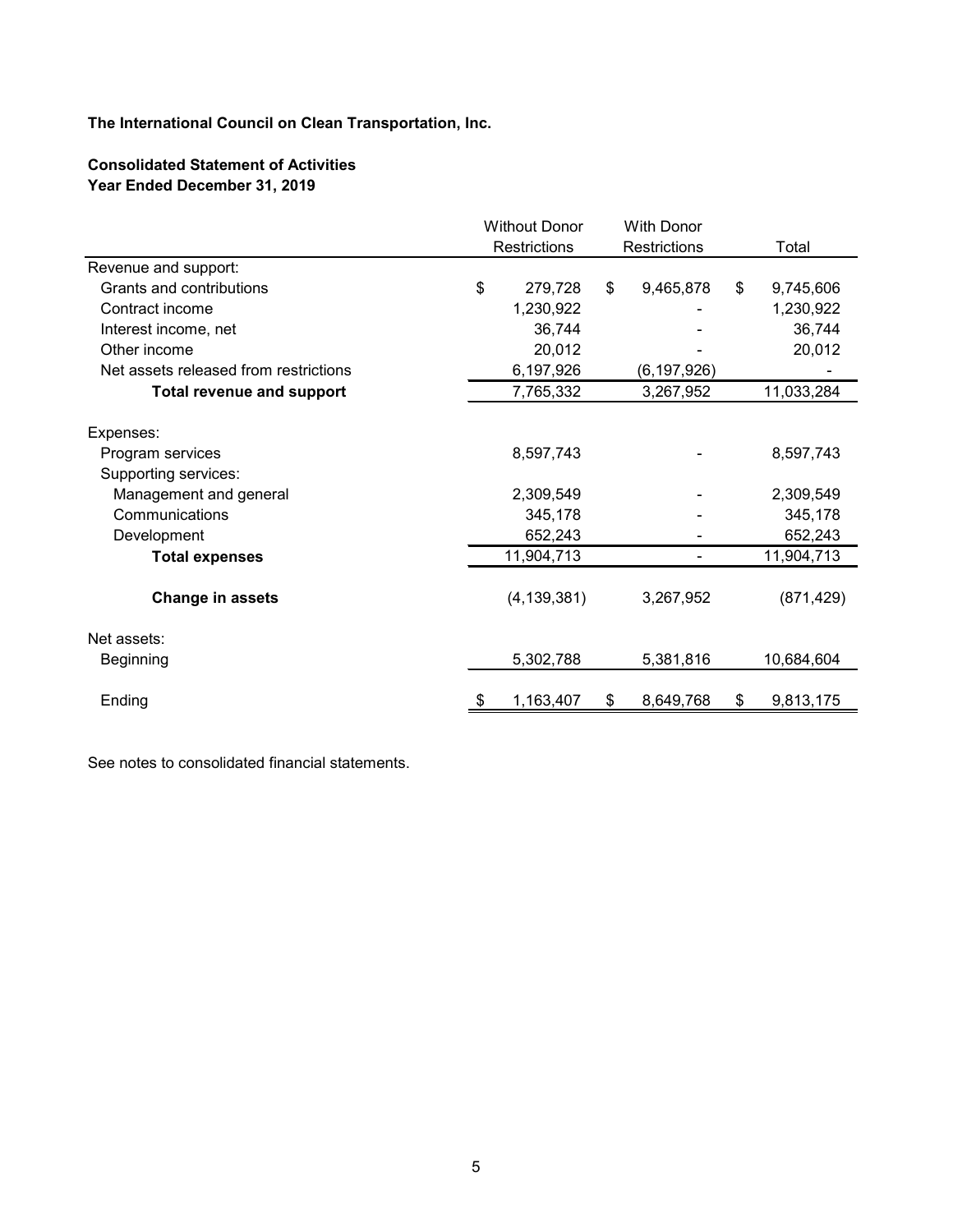# **Consolidated Statements of Functional Expenses Years Ended December 31, 2020 and 2019**

|                                |                          | 2020        |                     |                          |                   |                          |                 |                          |                            |                |            |              |
|--------------------------------|--------------------------|-------------|---------------------|--------------------------|-------------------|--------------------------|-----------------|--------------------------|----------------------------|----------------|------------|--------------|
|                                |                          |             |                     | <b>Program Services</b>  |                   |                          |                 |                          | <b>Supporting Services</b> |                |            |              |
|                                | Passenger                | Compliance  | Strategic           |                          |                   | <b>Heavy-Duty</b>        | Total           | Management               |                            |                | Total      |              |
|                                | Vehicles/                | and         | <b>Planning and</b> | Renewable                | <b>Marine and</b> | Vehicles/                | Program         | and                      |                            |                | Supporting |              |
|                                | <b>Electric Vehicles</b> | Enforcement | Modeling            | Fuels                    | Aviation          | <b>Electric Vehicles</b> | <b>Services</b> | General                  | Communications             | Development    | Services   | Total        |
| Salaries and employee benefits | 3,000,519                | 447,909     | 122,903             | 617,249                  | 968,556           | 1,903,500                | 7,060,636       | 839,863                  | 357,265<br>- \$            | 227,079        | ,424,207   | 8,484,843    |
| <b>Consultants</b>             | 1,371,798                | 266,995     | 34,897              | 142,716                  | 73,208            | 1,046,907                | 2,936,521       | 160,327                  | 38,321                     | 37,466         | 236,114    | 3,172,635    |
| <b>Travel and meetings</b>     | 18,968                   | 2,006       | 12                  | 37,113                   | 8,145             | 20,480                   | 86,724          | 13,993                   |                            | 2,377          | 16,370     | 103,094      |
| Occupancy and insurance        | 264,509                  | 37,575      | 12,899              | 57,545                   | 91,160            | 180,939                  | 644,627         | 159,790                  | 35,907                     | 35,580         | 231,277    | 875,904      |
| Data sets                      | 265,921                  |             | $\blacksquare$      | $\overline{\phantom{a}}$ | 64,500            | 20,672                   | 351,093         | $\overline{\phantom{a}}$ |                            | $\blacksquare$ |            | 351,093      |
| <b>Report production</b>       | 44,146                   | 5,396       | $\sim$              | 7,902                    | 9,395             | 45,873                   | 112,712         | 1,260                    | 4,906                      | $\blacksquare$ | 6,166      | 118,878      |
| <b>Telephone and internet</b>  | 15,301                   | 3,153       | 201                 | 1,145                    | 1,642             | 6,274                    | 27,716          | 4,102                    | 594                        | 590            | 5,286      | 33,002       |
| Office supplies and equipment  | 87,617                   | 9,644       | 7,561               | 19,442                   | 30,835            | 62,927                   | 218,026         | 65,344                   | 12,560                     | 13,698         | 91,602     | 309,628      |
| Dues and subscriptions         | 11,430                   | 666         | 467                 | 1,768                    | 22,927            | 5,385                    | 42,643          | 4,855                    | 1,134                      | 4,009          | 9,998      | 52,641       |
| <b>Miscellaneous</b>           | (2,799)                  | 5,005       | (6, 503)            | (7, 533)                 | 6,809             | (5,046)                  | (10, 067)       | 70,758                   | 4,539                      | 7,680          | 82,977     | 72,910       |
| Depreciation                   | 28,485                   | 3,401       | 1,669               | 7,025                    | 11,176            | 21,828                   | 73,584          | 17,398                   | 4,491                      | 4,588          | 26,477     | 100,061      |
| <b>Total expenses</b>          | 5,105,895                | 781,750     | 174,106             | 884,372                  | ,288,353<br>s     | 3,309,739                | \$11,544,215    | 1,337,690                | 459,717                    | 333,067        | 2.130.474  | \$13,674,689 |

|                                | 2019                     |                 |              |                          |                 |                          |                 |                  |                            |                          |                 |                 |
|--------------------------------|--------------------------|-----------------|--------------|--------------------------|-----------------|--------------------------|-----------------|------------------|----------------------------|--------------------------|-----------------|-----------------|
|                                |                          |                 |              | Program Services         |                 |                          |                 |                  | <b>Supporting Services</b> |                          |                 |                 |
|                                | Passenger                | Compliance      | Strategic    |                          |                 | Heavy-Duty               | Total           | Management       |                            |                          | Total           |                 |
|                                | Vehicles/                | and             | Planning and | Renewable                | Marine and      | Vehicles/                | Program         | and              |                            |                          | Supporting      |                 |
|                                | <b>Electric Vehicles</b> | Enforcement     | Modeling     | Fuels                    | Aviation        | <b>Electric Vehicles</b> | Services        | General          | Communications             | Development              | Services        | Total           |
|                                |                          |                 |              |                          |                 |                          |                 |                  |                            |                          |                 |                 |
| Salaries and employee benefits | 1.913<br>\$1,61          | 410,344<br>- \$ | 107,026      | 336,865<br>-96           | 650,247<br>\$   | .472.600<br>-86          | ,588,995        | .318.202         | 243,129<br>\$              | 463,695                  | 2,025,026       | 6,614,021<br>\$ |
| Consultants                    | 643,117                  | 213,101         | 44,653       | 49,557                   | 85,094          | 967,555                  | 2,003,077       | 280,873          | 22,679                     | 63,671                   | 367,223         | 2,370,300       |
| Travel and meetings            | 100,116                  | 33,487          | 3,150        | 16,677                   | 99,782          | 199,091                  | 452,303         | 172,885          | 2,999                      | 17,029                   | 192,913         | 645,216         |
| Occupancy and insurance        | 191,423                  | 48,849          | 14,632       | 41,364                   | 86,934          | 202,468                  | 585,670         | 216,493          | 32,599                     | 63,323                   | 312,415         | 898,085         |
| Data sets                      | 105,273                  |                 |              | $\overline{\phantom{a}}$ | 164,150         | 51,941                   | 321,364         |                  |                            | $\overline{\phantom{a}}$ | $\sim$          | 321,364         |
| Report production              | 43,832                   | 7,707           | 4,113        | 8.037                    | 31,711          | 20,916                   | 116,316         | 2,772            | 406                        | ٠                        | 3,178           | 119,494         |
| Telephone and internet         | 9,905                    | 2,627           | 177          | 621                      | 1,650           | 9,876                    | 24,856          | 2,158            | 379                        | 1,466                    | 4,003           | 28,859          |
| Office supplies and equipment  | 59,990                   | 14,466          | 5,035        | 14,368                   | 33,057          | 71,092                   | 198,008         | 128,913          | 31,309                     | 23,517                   | 183,739         | 381,747         |
| Dues and subscriptions         | 17,655                   | 2,917           | 1,354        | 3.041                    | 13,878          | 26,077                   | 64,922          | 12,248           | 3,741                      | 5,493                    | 21,482          | 86,404          |
| Miscellaneous                  | 83,288                   | 13,551          | 1,308        | 11,497                   | 5,338           | 57,077                   | 172,059         | 155,608          | 3,409                      | 5,582                    | 164,599         | 336,658         |
| Depreciation                   | 21,193                   | 4,798           | 2,175        | 4,800                    | 11,087          | 26,120                   | 70,173          | 19,397           | 4,528                      | 8,467                    | 32,392          | 102,565         |
| <b>Total expenses</b>          | 2,887,705                | 751,847<br>- \$ | 183,623      | 486,827<br>- \$          | 1,182,928<br>s. | 3,104,813<br>S           | 8,597,743<br>S. | 2,309,549<br>\$. | 345,178                    | 652,243<br>- \$          | 3,306,970<br>s. | \$11,904,713    |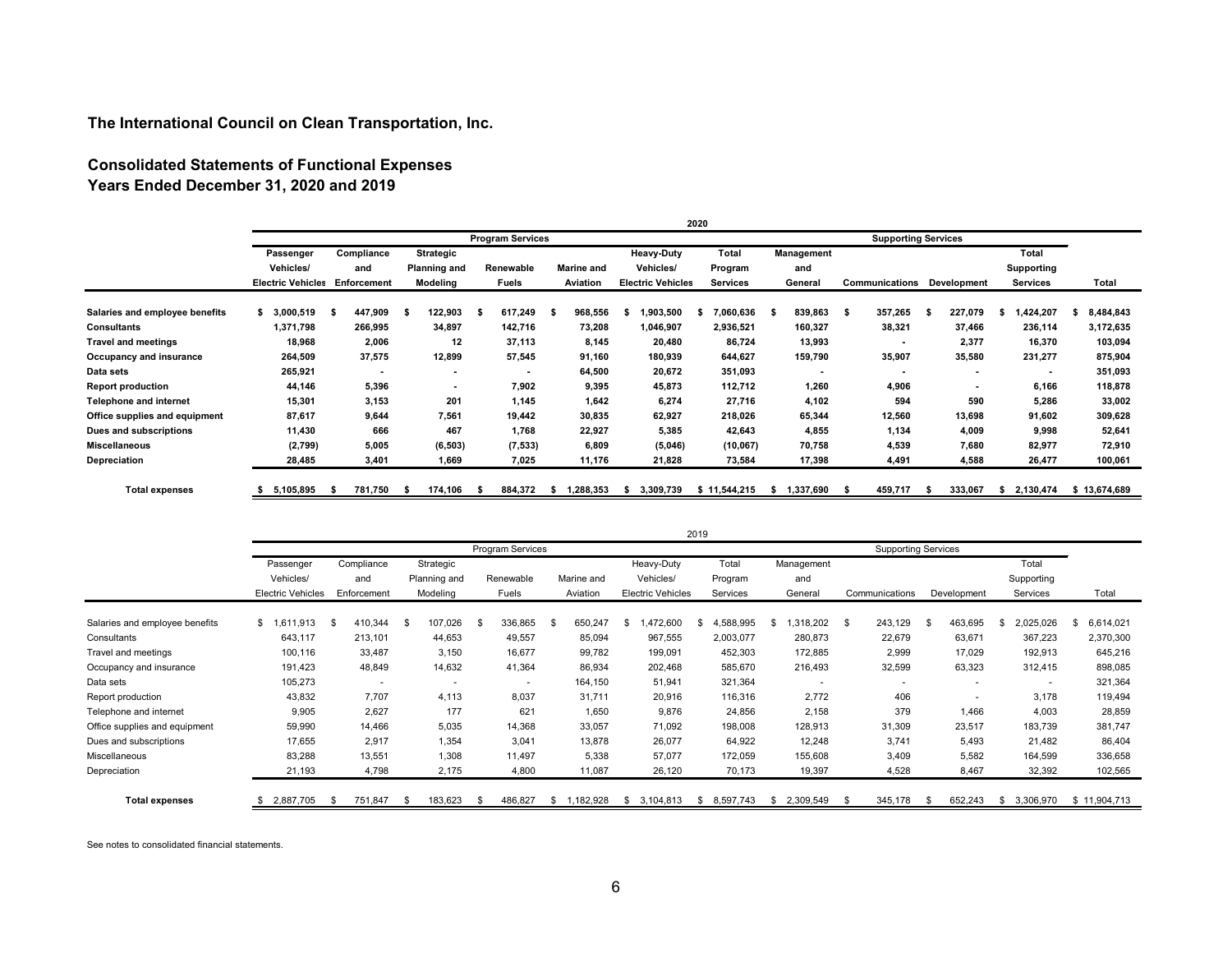# **Consolidated Statements of Cash Flows Years Ended December 31, 2020 and 2019**

|                                                           | 2020              | 2019             |
|-----------------------------------------------------------|-------------------|------------------|
| Cash flows from operating activities:                     |                   |                  |
| Change in net assets                                      | \$<br>(1,718,025) | \$<br>(871, 429) |
| Adjustments to reconcile change in net assets to net cash |                   |                  |
| provided by operating activities:                         |                   |                  |
| Depreciation                                              | 100,061           | 102,565          |
| Change in allowance for uncollectible pledges             | (25, 750)         | 179,823          |
| Change in discount on promises to give                    | 58                | (7, 534)         |
| Deferred rent                                             | 215,771           | 339,340          |
| Changes in operating assets and liabilities:              |                   |                  |
| (Increase) decrease in:                                   |                   |                  |
| Accounts receivable                                       | (194, 138)        | 4,787,766        |
| Promises to give                                          | 5,644,181         | (6, 123, 163)    |
| Prepaid expenses                                          | (45, 734)         | 35,415           |
| Deposit                                                   | (29, 919)         | 27,486           |
| Increase in:                                              |                   |                  |
| Accounts payable and accrued expenses                     | 56,794            | 602,922          |
| Refundable advances                                       | 406,180           | 964,851          |
| Net cash provided by operating activities                 | 4,409,479         | 38,042           |
| Cash flows from investing activities:                     |                   |                  |
| Purchases of property and equipment                       | (95, 229)         | (188, 614)       |
| Net cash used in investing activities                     | (95, 229)         | (188,614)        |
| Net increase (decrease) in cash                           | 4,314,250         | (150, 572)       |
| Cash and cash equivalents:                                |                   |                  |
| <b>Beginning</b>                                          | 4,106,590         | 4,257,162        |
| Ending                                                    | \$<br>8,420,840   | \$<br>4,106,590  |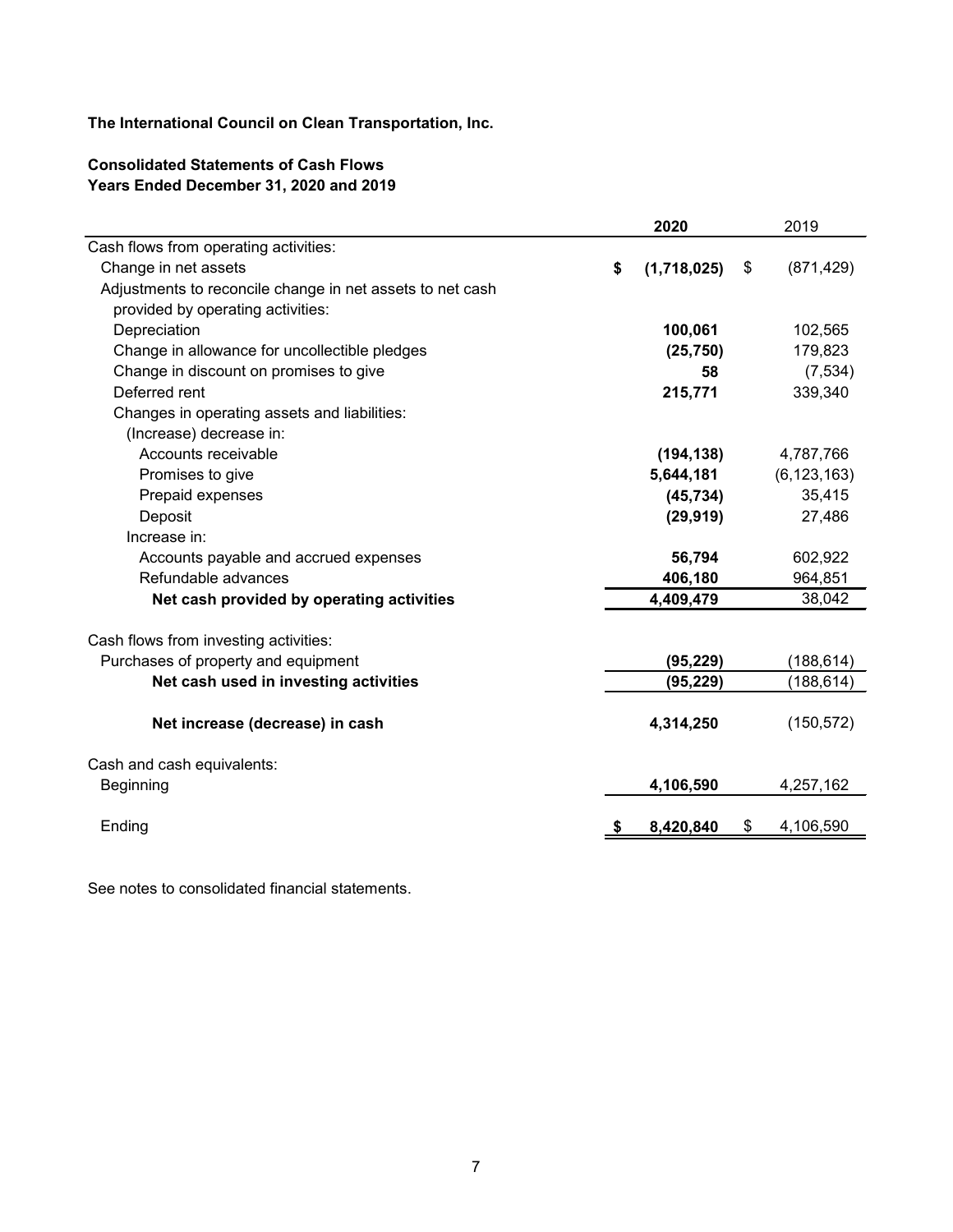#### **Notes to Consolidated Financial Statements**

#### **Note 1. Nature of Activities and Significant Accounting Policies**

**Nature of activities:** The International Council on Clean Transportation, Inc. (ICCT U.S.) was incorporated on May 18, 2005, under the laws of the State of Delaware. ICCT U.S. is an independent, nonprofit research organization with expertise in light and heavy-duty vehicles, transportation fuels, shipping, aviation, climate science and health with offices in Washington D.C., San Francisco, Berlin, Brussels and Beijing (collectively, ICCT). ICCT's essential focus is on helping public sector agencies anywhere in the world promulgate effective transport sector regulations that minimize climate change and improve public health. ICCT does this by providing high-quality, data-driven analysis and recommendations directly to regulators and other key stakeholders who can benefit from timely, accurate, topical, policy-relevant information.

ICCT's work falls into four categories: identifying and disseminating international best practices; leading research projects to lay the technical groundwork for future regulations; assisting government agencies directly in the drafting of regulatory documents and supporting data collection and analysis; and holding public workshops, as well as private meetings of key regulators.

ICCT U.S. is the sole shareholder of International Council on Clean Transportation Europe (ICCT Europe). ICCT U.S. is the sole shareholder of International Council on Clean Transportation Beijing (ICCT Beijing), which was incorporated during 2015. In March 2020, ICCT U.S. formed International Council on Clean Transportation Brazil (ICCT Brazil) in membership with Institute Climate Society (ICS). ICCT U.S. retains majority control via control over majority appointment of board seats and as such ICCT Brazil is consolidated into ICCT U.S. ICCT U.S., ICCT Europe and the ICCT Beijing will be collectively referred to herein as the ICCT.

A summary of ICCT's significant accounting policies follows:

**Principles of consolidation:** The consolidated financial statements include the accounts of ICCT U.S., ICCT Europe, ICCT Beijing and ICCT Brazil. Significant intercompany accounts and transactions have been eliminated in consolidation.

**Basis of presentation:** The consolidated financial statement presentation follows the recommendations of the Financial Accounting Standards Board (FASB) Accounting Standards Codification (ASC). As required by the Non-Profit Entities topic of the ASC, ICCT is required to report information regarding its financial position and activities according to two classes of net assets: net assets without donor restrictions and net assets with donor restrictions.

**Net assets:** Net assets, revenues, gains and losses are classified based on the existence or absence of donor-imposed restrictions. Accordingly, net assets and changes therein are classified and reported as follows:

*Net assets without donor restrictions:* Net assets are available for use in general operations and not subject to donor restrictions.

*Net assets with donor restrictions:* Net assets are subject to donor-imposed restrictions. Certain donorimposed restrictions are temporary in nature, such as those that will be met by the passage of time or other events specified by the donor. Donor-imposed restrictions are released when a restriction expires, that is, when the stipulated time has elapsed, when the stipulated purpose has been fulfilled or both.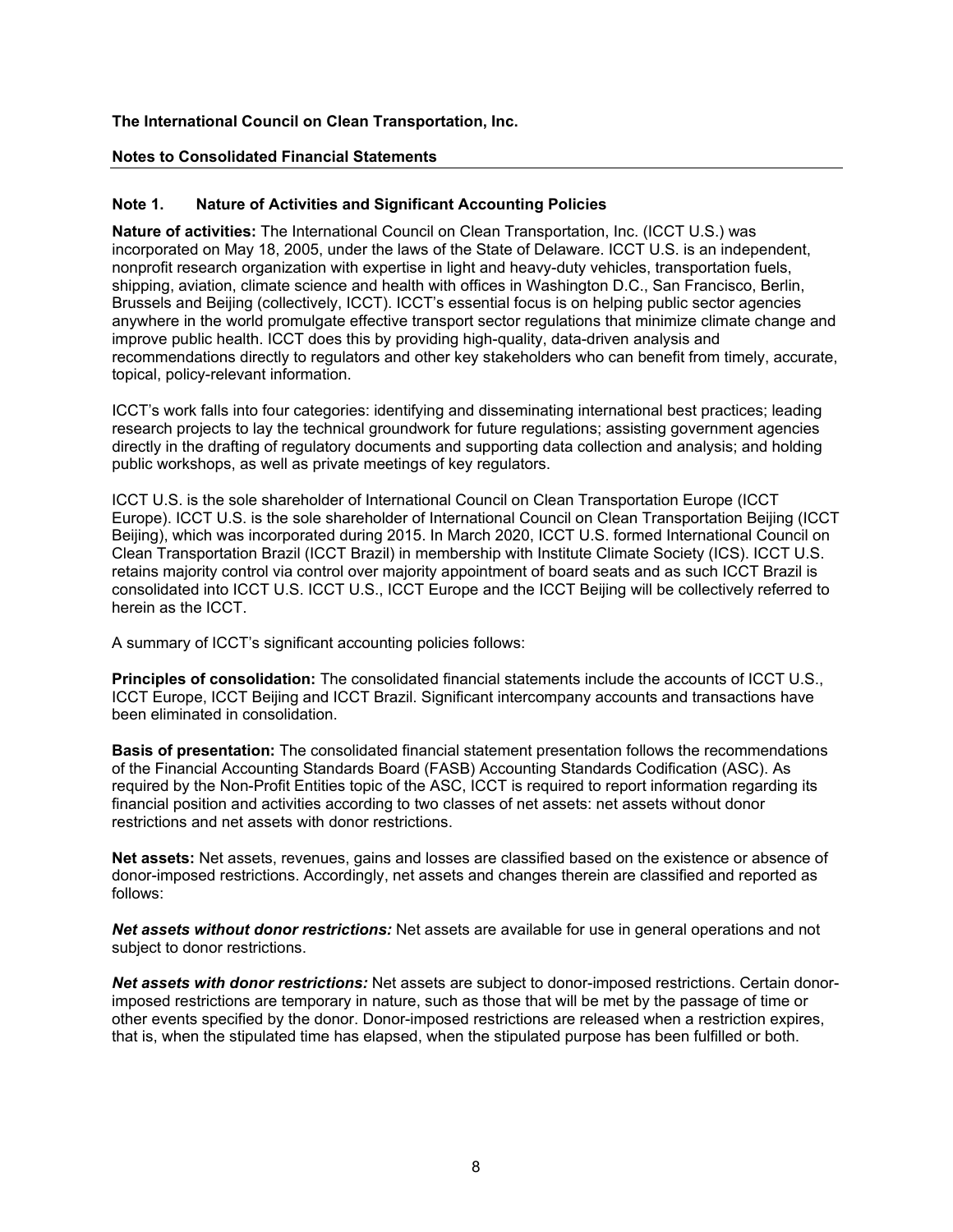#### **Notes to Consolidated Financial Statements**

# **Note 1. Nature of Activities and Significant Accounting Policies (Continued)**

**Translation of foreign currency:** The financial records of ICCT Europe, ICCT Beijing and ICCT Brazil are required to be maintained in local currency and accounts are translated to United States Dollars (USD) for consolidated financial statement presentation.

**Cash and cash equivalents:** For purposes of reporting cash flows, ICCT considers all money market accounts and certificates of deposit with an original maturity of three months or less to be cash equivalents. As of December 31, 2020, ICCT held \$908,623, \$82,485 and \$39,985 in foreign bank accounts in Europe, China and Brazil, respectively. As of December 31, 2019, ICCT held \$45,544 and \$854,971, \$45,544 in foreign bank accounts in Europe, China and Brazil, respectively.

**Financial risk:** ICCT maintains cash in bank deposit accounts which, at times, may exceed federallyinsured limits. ICCT has not experienced any losses in such accounts. ICCT believes it is not exposed to any significant financial risk on cash.

**Accounts receivable:** Accounts receivable are carried at original invoice amounts, less an estimate made for doubtful receivables based on a review of all outstanding amounts on a monthly basis. Management determines the allowance for doubtful accounts by identifying troubled accounts and using historical experience applied to an aging of accounts. Accounts receivable are written off when deemed uncollectible. Recoveries of accounts receivable previously written off are recorded when received. Management recorded an allowance of \$32,750 and \$58,500 at December 31, 2020 and 2019, respectively.

**Promises to give:** Contributions are recognized when the donor makes a written promise to give that is, in substance, unconditional. Contributions that are restricted by the donor are reported as increases in net assets without donor restrictions if the restrictions expire or are satisfied in the fiscal year in which the contributions are recognized. The allowance for doubtful promises to give is based on management's evaluation of the status of existing promises to give and historical results. In accordance with the Non-Profit Entities Topic of the ASC, promises to give in a future period are discounted to their net present value at the time the revenue is recorded. ICCT promises to give are generally receivable over a five-year period and are discounted at a rate of 1.67%. Promises to give are deemed fully collectible at December 31, 2020 and 2019.

**Property and equipment:** Property and equipment is recorded at cost and is being depreciated using the straight-line method over the estimated useful life of the related asset ranging from three to seven years. ICCT capitalizes all property and equipment with a cost of \$2,500 or more.

**Deferred rent:** Under accounting principles generally accepted in the United States of America (U.S. GAAP), all fixed rent increases and rent incentives are recognized on a straight-line basis over the term of the lease. The difference between the income recognized on the straight-line basis and the required lease payments made is reflected as deferred rent in the accompanying consolidated statements of financial position.

**Revenue recognition:** Grants and contributions are considered to be available for general use unless specifically restricted by the donor. Amounts received that are designated for future periods or restricted by the donor for specific purposes are reported as with donor restrictions. Any grant that is conditional for a right of refund/release and a barrier is reported in the accompanying consolidated statements of financial position as a refundable advance due to the grantor when applicable.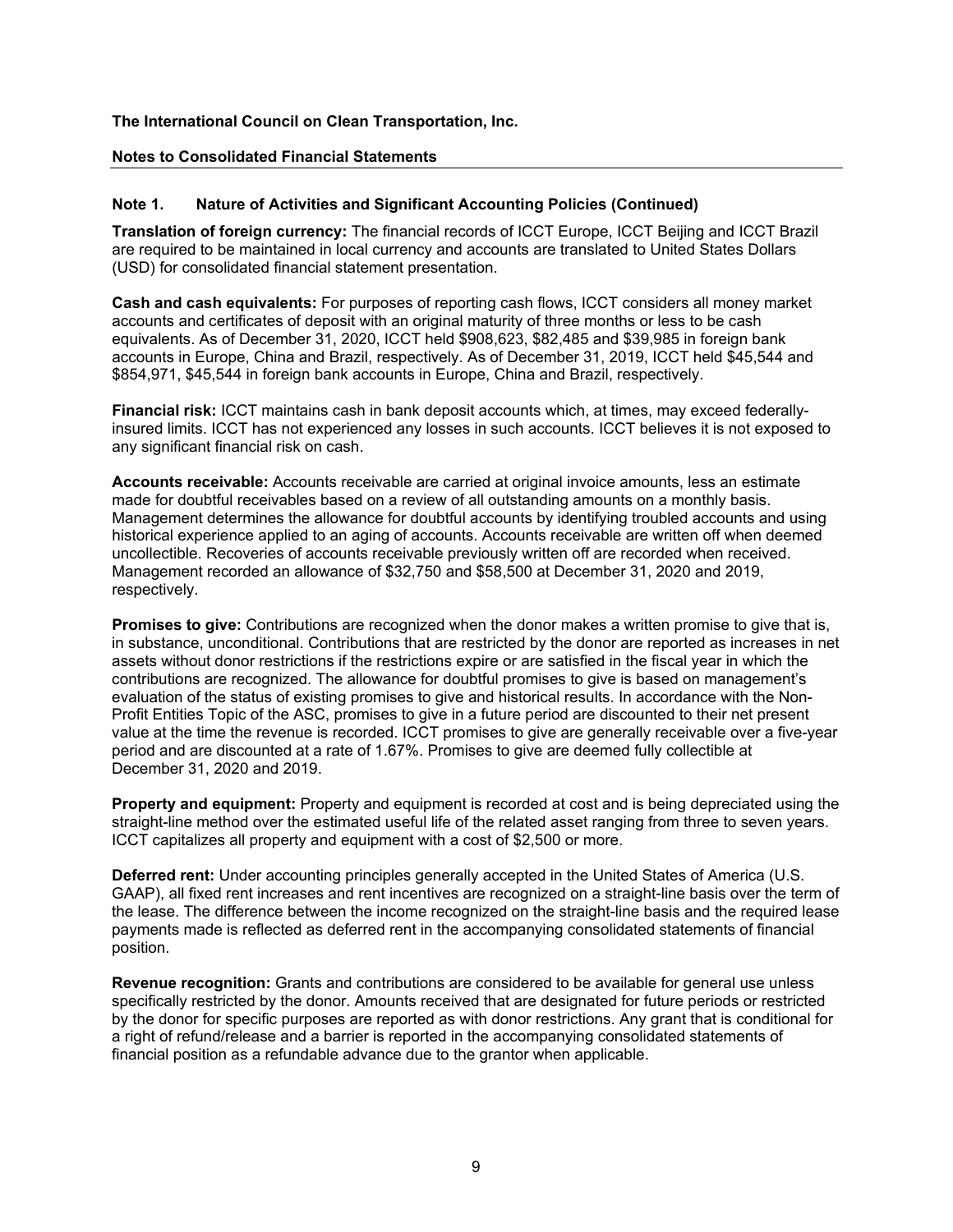#### **Notes to Consolidated Financial Statements**

#### **Note 1. Nature of Activities and Significant Accounting Policies (Continued)**

Conditional contributions and similar grants are not recognized as support until such times as the conditions are substantially met. ICCT is the recipient of nonfederal and federal conditional promises to give at December 31, 2020, of \$10,214,371 and \$246,536, respectively. ICCT is the recipient of nonfederal and federal conditional promises to give at December 31, 2019, of \$4,241,886 and \$468,493, respectively. ICCT will earn and receive the conditional funds contingent upon ICCT meeting certain milestones documented in the agreements.

ICCT's revenue stream from contracts with customers are comprised primarily from contract income. ICCT's revenue is recognized when a given performance obligation is satisfied, either over a period of time or at a point in time. ICCT's revenue under contracts with customers is primarily earned in the United States of American and Europe.

Contract income represents services ICCT will provide to various vendors and is recognized when the services have been performed. Income billed and collected in advance of the time of recognition are reported as deferred revenue in the accompanying consolidated financial statements.

ICCT's revenue from contracts with customers are generally for one or two years. The contracts do not include significant financing components and do not have variable considerations. ICCT did not have any impairment or credit losses on any receivables or contract assets arising from contracts with customers. The primary factor affecting future revenue and cash inflows is consulting contracts with its customers. Management does not believe there is a material risk of loss for future revenue and cash inflows.

**Income taxes:** ICCT US has been granted exemption by the Internal Revenue Service (IRS) from federal income taxes under Internal Revenue Code (IRC) section 501(c)(3). The ICCT terminated its private foundation status, effective December 31, 2015, and is classified as a public charity under IRC section 170(b)(1)(A)(vi). Federal and state income taxes are imposed on income unrelated to the ICCT's exemption. ICCT did not have any net unrelated business income for the years ended December 31, 2020 and 2019.

ICCT Europe, Beijing and Brazil are subject to local country tax regulations. It is in the opinion of management that ICCT Europe, Beijing and Brazil earned no significant taxable business income for the years ended December 31, 2020 and 2019.

Management evaluated ICCT's tax positions and concluded that ICCT has taken no uncertain positions that require adjustments to the consolidated financial statements to comply with the provisions of this guidance. Generally, the entities are no longer subject to U.S. federal income tax examinations by tax authorities for years before 2017.

**Functional allocation of expenses:** The costs of program and supporting services activities have been summarized on a functional basis in the consolidated statements of activities. The consolidated statements of functional expenses present the natural classification detail of expenses by function. Certain categories of expenses are attributed to more than one program or supporting function, and therefore, require allocation on a reasonable basis that is consistently applied. Salaries and employee benefits, occupancy and insurance, data sets, office supplies and equipment and other expenses are allocated on the basis of estimates of time and effort.

**Use of estimates:** The preparation of consolidated financial statements in accordance with U.S. GAAP requires management to make estimates and assumptions that affect the amounts reported in the consolidated financial statements and the accompanying notes. Actual results could differ from those estimates.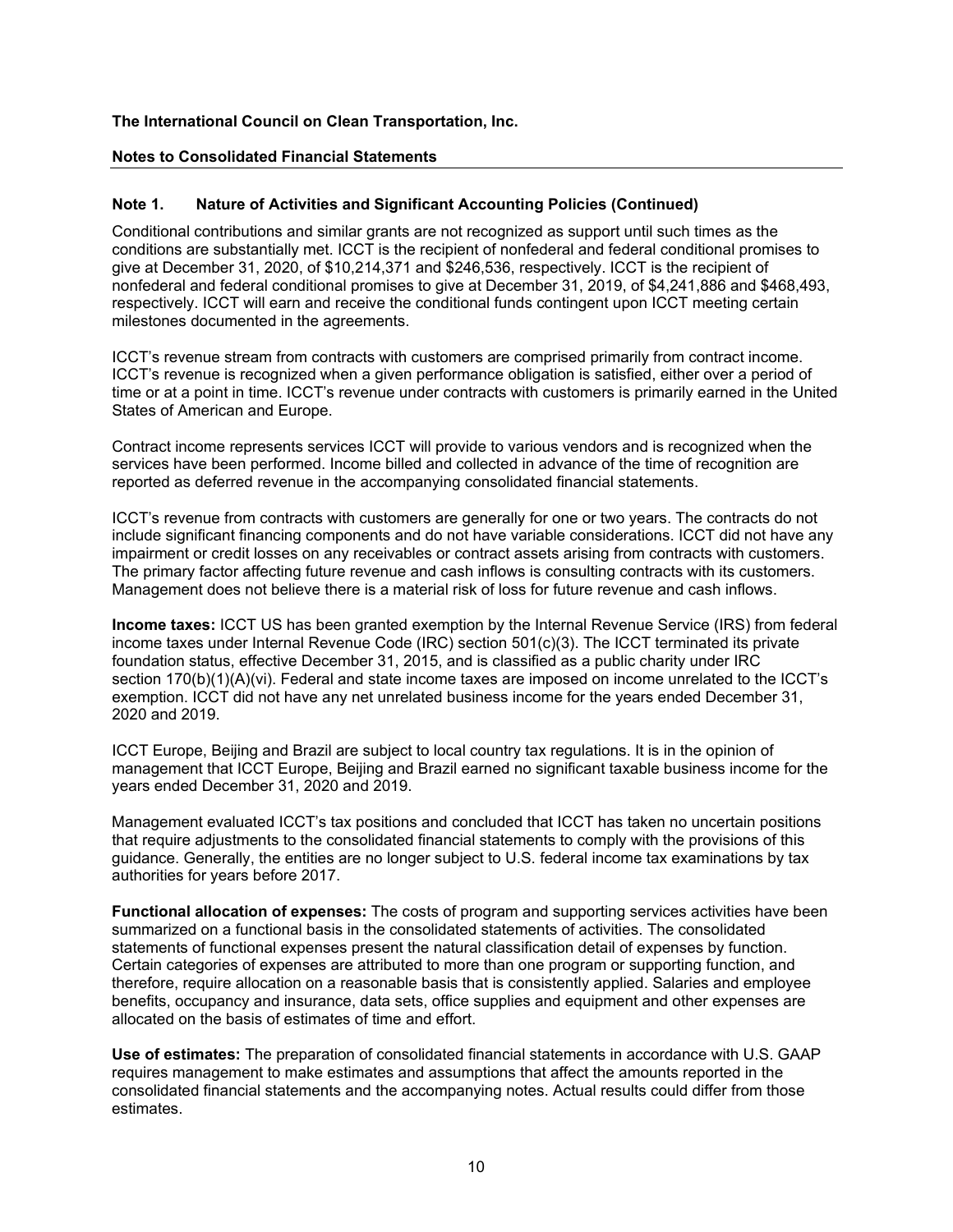#### **Notes to Consolidated Financial Statements**

# **Note 1. Nature of Activities and Significant Accounting Policies (Continued)**

**Pending accounting pronouncement:** In February 2016, the FASB issued Accounting Standards Update (ASU) 2016-02, *Leases (Topic 842)*. The guidance in this ASU supersedes the leasing guidance in Topic 840, *Leases*. Under the new guidance, lessees are required to recognize lease assets and lease liabilities on the balance sheet for all leases with terms longer than 12 months. Leases will be classified as either finance or operating, with classification affecting the pattern of expense recognition in the statement of activities. During November 2019, the FASB issued ASU No. 2019-10, *Leases (Topic 842) Effective Dates*, which delayed the effective date of ASU 2016-02 by one year. In June 2020, the FASB issued ASU No. 2020-05, *Revenue from Contracts with Customers (Topic 606) and Leases (Topic 842): Effective Dates for Certain Entities,* further delaying the effective date an additional year, making it effective for annual reporting periods beginning after December 15, 2021. A modified retrospective transition approach is required for lessees for capital and operating leases existing at, or entered into after, the beginning of the earliest comparative period presented in the financial statements, with certain practical expedients available. ICCT is currently evaluating the impact of its pending adoption of the new standard on its consolidated financial statements.

**Subsequent events:** ICCT evaluated subsequent events through December 22, 2021, which is the date the consolidated financial statements were available to be issued.

#### **Note 2. Liquidity and Availability of Financial Assets**

ICCT regularly monitors liquidity to meet its annual operating needs and other contractual commitments while also striving to maximize financial assets of its funds not required for annual operations. Financial assets available for general expenditure, that is, without donor or other restrictions limiting their use, within one year of the consolidated statement of financial position date at December 31, 2020 and 2019, comprise the following:

|                                                       | 2020            |   | 2019        |
|-------------------------------------------------------|-----------------|---|-------------|
|                                                       |                 |   |             |
| Cash and cash equivalents                             | \$<br>8,420,840 | S | 4,106,590   |
| Promises to give, net                                 | 1,173,678       |   | 6,817,917   |
| Accounts receivable, net                              | 1,143,415       |   | 923,527     |
| Total financial assets available                      | 10,737,933      |   | 11,848,034  |
| Less those unavailable for general expenditure within |                 |   |             |
| one year due to:                                      |                 |   |             |
| Refundable advances                                   | (1,371,031)     |   | (964,851)   |
| Donor-imposed restrictions                            | (7, 778, 865)   |   | (8,649,768) |
| Financial assets available to meet cash needs for     |                 |   |             |
| general expenditure within one year                   | 1,588,037       |   | 2,233,415   |

ICCT performs active project planning and management, which has been effective in meeting both the donors' requirements and reducing the demands on ICCT working capital. ICCT has a \$500,000 line of credit (see Note 8) that can be drawn upon if needed.

ICCT has a goal to maintain financial assets, cash and short-term investments on hand to meet 60 days of normal operating expenditures.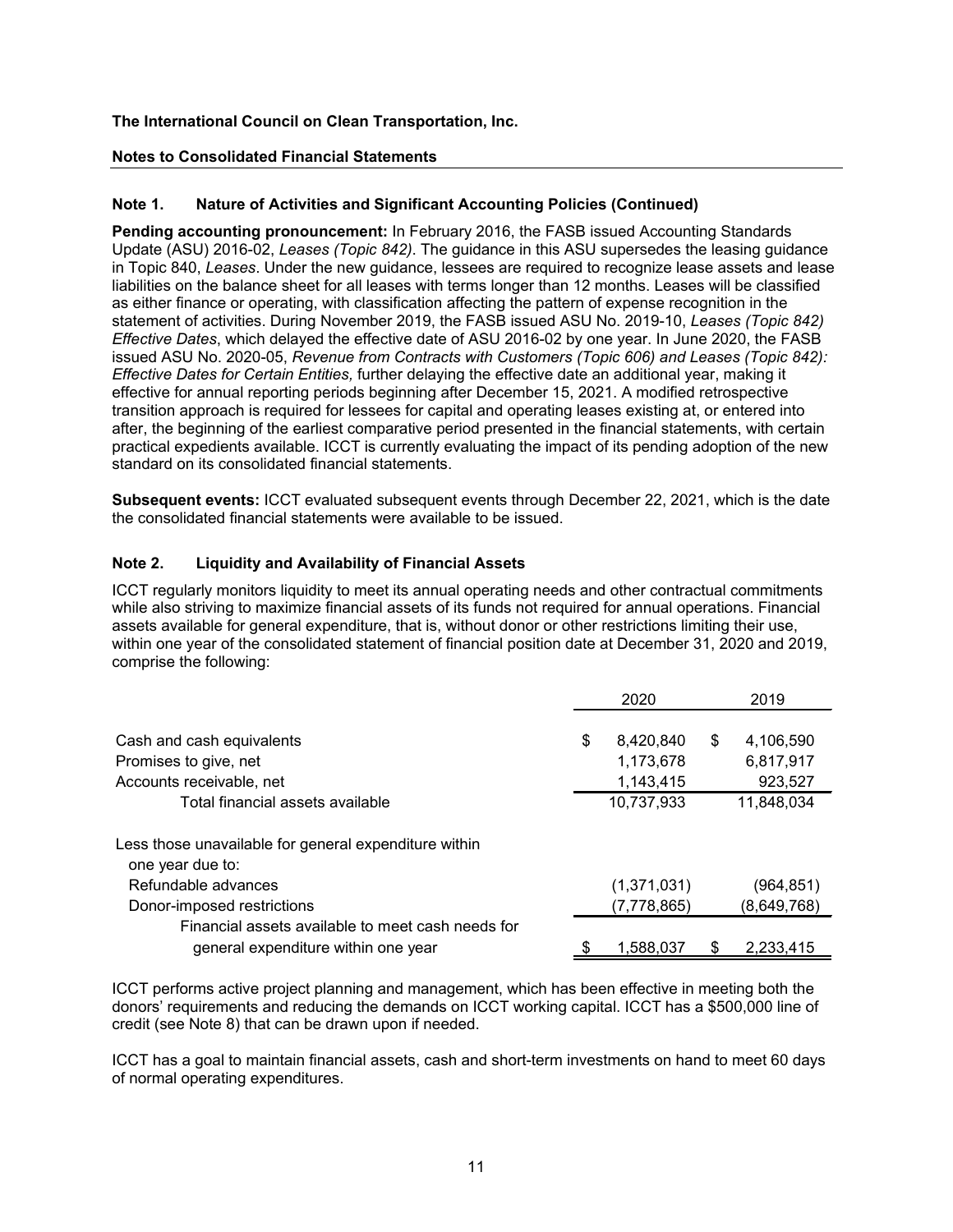#### **Notes to Consolidated Financial Statements**

#### **Note 3. Promises to Give**

Promises to give to be collected in more than one year from the date of the donor's commitment are measured using the present value of future cash flows based on a discount rate of 1.67%. Promises to give at December 31, 2020 and 2019, consists of amounts by due date as follows:

|                                    | 2020          | 2019            |
|------------------------------------|---------------|-----------------|
|                                    |               |                 |
| Less than one year                 | \$<br>804.848 | \$<br>5,937,243 |
| One to five years                  | 377,974       | 889,750         |
|                                    | 1,182,822     | 6,826,993       |
| Less discount to net present value | 9,144         | 9,076           |
|                                    | 1,173,678     | 6,817,917       |

#### **Note 4. Property and Equipment**

Property and equipment at December 31, 2020 and 2019, consists of the following:

|                               | 2020                      |      |            |
|-------------------------------|---------------------------|------|------------|
|                               | Estimated                 |      |            |
| Asset Category                | Useful Lives              |      | <b>Net</b> |
|                               | Shorter of useful life or |      |            |
| Leasehold improvements        | remaining life of lease   | - \$ | 909,010    |
| Furniture and equipment       | 3-7 years                 |      | 433,446    |
| Computer equipment            | 3 years                   |      | 188,595    |
| Computer software             | 3-5 years                 |      | 162,961    |
|                               |                           |      | 1,694,012  |
| Less accumulated depreciation |                           |      | 1,358,837  |
| Property and equipment, net   |                           |      | 335,175    |

2019

|                               | Estimated                 |      |            |
|-------------------------------|---------------------------|------|------------|
| <b>Asset Category</b>         | Useful Lives              |      | <b>Net</b> |
|                               | Shorter of useful life or |      |            |
| Leasehold improvements        | remaining life of lease   | - \$ | 885,457    |
| Furniture and equipment       | 3-7 years                 |      | 433,033    |
| Computer equipment            | 3 years                   |      | 124,573    |
| Computer software             | 3-5 years                 |      | 153,979    |
|                               |                           |      | 1,597,042  |
| Less accumulated depreciation |                           |      | 1,257,035  |
| Property and equipment, net   |                           |      | 340,007    |

Depreciation expense for the years ended December 31, 2020 and 2019, was \$100,061 and \$102,565, respectively.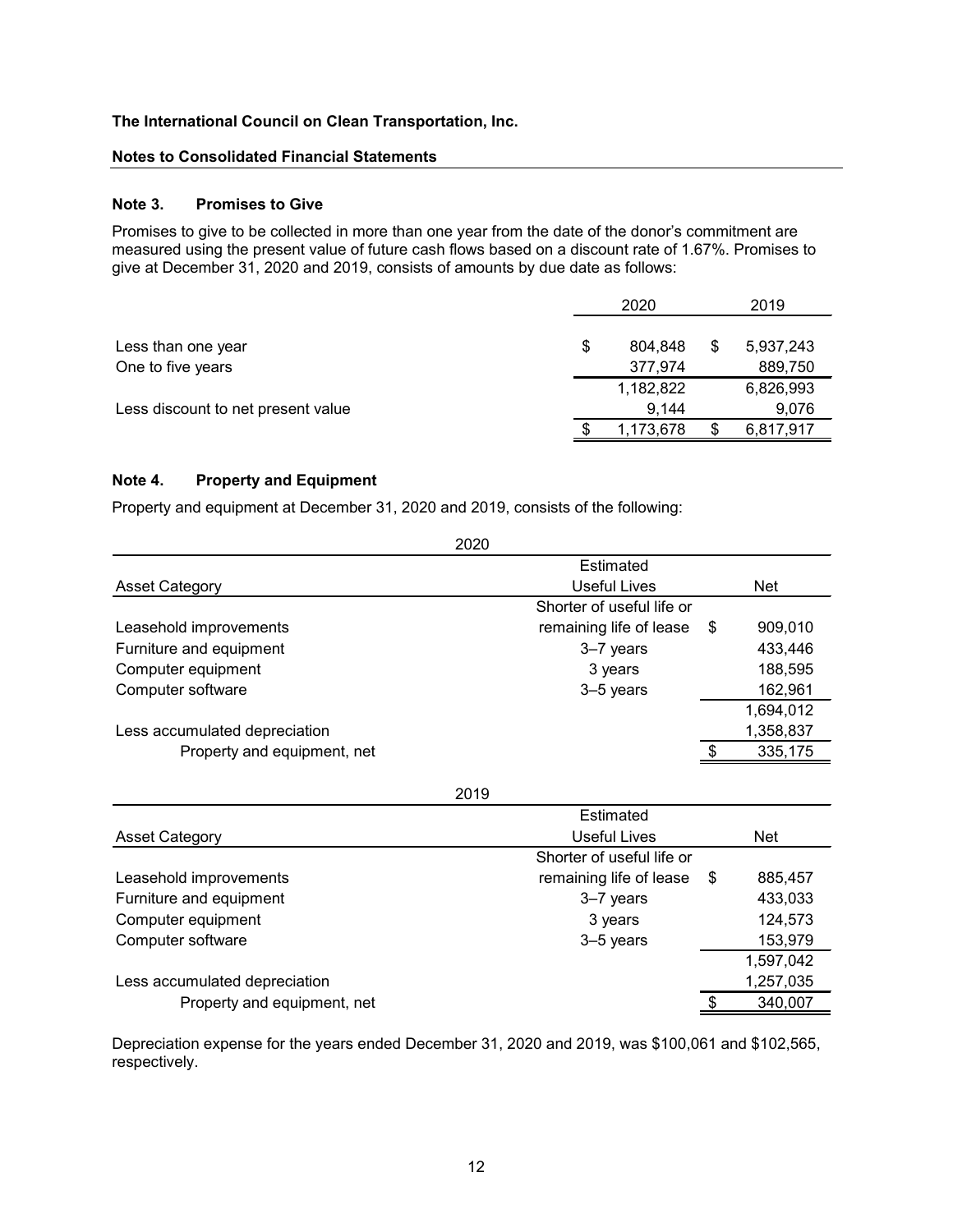# **Notes to Consolidated Financial Statements**

#### **Note 5. Net Assets With Donor Restrictions**

At December 31, 2020, net assets with donor restrictions consist of time and purpose restricted programs. The net assets activity during 2020 for net assets with donor restrictions consist of the following:

|                             | Balance,      |             | Additions, Transfer |              | Releases      |    | Balance,     |  |
|-----------------------------|---------------|-------------|---------------------|--------------|---------------|----|--------------|--|
|                             | December 31,  |             | and Change          |              | and Bad-      |    | December 31, |  |
|                             | 2019          | in Discount |                     | Debt Expense |               |    | 2020         |  |
| Purpose restrictions:       |               |             |                     |              |               |    |              |  |
| Aviation                    | \$<br>206,056 | \$          | 308,000             | \$           | (320, 487)    | \$ | 193,569      |  |
| Administration              | 250,000       |             | 60,000              |              | (250,000)     |    | 60,000       |  |
| Communication               | 49,166        |             | 128,195             |              | (128, 195)    |    | 49,166       |  |
| Development                 | 126,641       |             |                     |              |               |    | 126,641      |  |
| Clean air                   | 48,301        |             | 614,384             |              | (662, 685)    |    |              |  |
| Green freight               | 200,756       |             | 267,190             |              | (362, 936)    |    | 105,010      |  |
| Compliance and enforcement  | 843,248       |             | 712,639             |              | (632, 821)    |    | 923,066      |  |
| Fuels                       | 753,635       |             | 501,959             |              | (588, 170)    |    | 667,424      |  |
| Heavy-duty vehicles         | 526,918       |             | 1,326,939           |              | (1,022,128)   |    | 831,729      |  |
| Marine                      | 339,263       |             | 402,222             |              | (398, 985)    |    | 342,500      |  |
| Passenger vehicles          | 1,388,022     |             | 1,504,898           |              | (2, 198, 460) |    | 694,460      |  |
| Electric vehicle            | 1,238,596     |             | 1,507,237           |              | (1, 281, 435) |    | 1,464,398    |  |
| Roadmap                     |               |             | 125,000             |              | (22, 667)     |    | 102,333      |  |
| Total programs              | 5,970,602     |             | 7,458,663           |              | (7,868,969)   |    | 5,560,296    |  |
|                             |               |             |                     |              |               |    |              |  |
| Time restrictions:          |               |             |                     |              |               |    |              |  |
| General operations:         |               |             |                     |              |               |    |              |  |
| <b>Hewlett Foundation</b>   | 1,083,333     |             |                     |              | (1,083,333)   |    |              |  |
| <b>Skoll Foundation</b>     | 1,500,000     |             |                     |              | (500,000)     |    | 1,000,000    |  |
| <b>Pisces Foundation</b>    | 95,833        |             |                     |              | (95, 833)     |    |              |  |
| Marine/Global               |               |             | 500,000             |              | (13, 889)     |    | 486,111      |  |
| Administration-Heising GOS  |               |             | 100,000             |              | (15, 789)     |    | 84,211       |  |
| Aviation/Global-Heising GOS |               |             | 75,000              |              | (11, 842)     |    | 63,158       |  |
| HDV/US-Heising GOS          |               |             | 200,000             |              | (49, 122)     |    | 150,878      |  |
| Marine/Global-Heising GOS   |               |             | 375,000             |              | (125,000)     |    | 250,000      |  |
| EV/US-Heising GOS           |               |             | 250,000             |              | (65, 789)     |    | 184,211      |  |
| Total time-restricted       | 2,679,166     |             | 1,500,000           |              | (1,960,597)   |    | 2,218,569    |  |
|                             | \$ 8,649,768  | \$          | 8,958,663           | \$           | (9,829,566)   | \$ | 7,778,865    |  |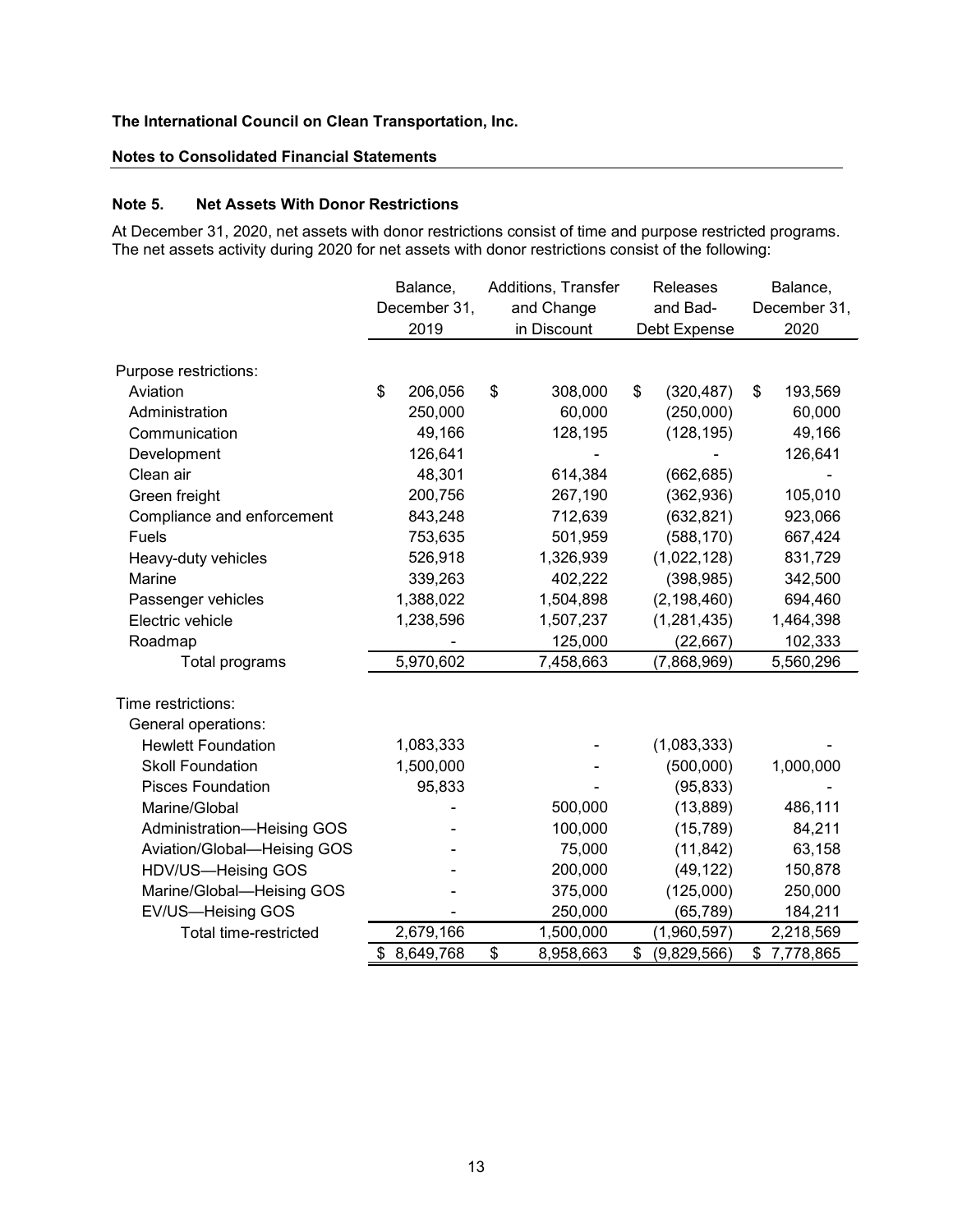#### **Notes to Consolidated Financial Statements**

# **Note 5. Net Assets With Donor Restrictions (Continued)**

At December 31, 2019, net assets with donor restrictions consist of time and purpose restricted programs. The net assets activity during 2019 for net assets with donor restrictions consist of the following:

|                            |    | Balance,<br>December 31, |    | Additions, Transfer |          | Releases      |              | Balance,    |  |
|----------------------------|----|--------------------------|----|---------------------|----------|---------------|--------------|-------------|--|
|                            |    |                          |    | and Change          | and Bad- |               | December 31, |             |  |
|                            |    | 2018                     |    | in Discount         |          | Debt Expense  |              | 2019        |  |
| Purpose restrictions:      |    |                          |    |                     |          |               |              |             |  |
| Aviation                   | \$ | 394,920                  | \$ |                     | \$       | (188, 864)    | \$           | 206,056     |  |
| Administration             |    |                          |    | 250,000             |          |               |              | 250,000     |  |
| Communication              |    | 49,166                   |    |                     |          |               |              | 49,166      |  |
| Development                |    | 126,641                  |    |                     |          |               |              | 126,641     |  |
| Clean air                  |    | 699,772                  |    | 619,180             |          | (1,270,651)   |              | 48,301      |  |
| Green freight              |    | 8,623                    |    | 393,949             |          | (201, 816)    |              | 200,756     |  |
| Compliance and enforcement |    | 326,742                  |    | 983,112             |          | (466, 606)    |              | 843,248     |  |
| Fuels                      |    | 252,034                  |    | 979,461             |          | (477, 860)    |              | 753,635     |  |
| Heavy-duty vehicles        |    | 180,032                  |    | 439,217             |          | (92, 331)     |              | 526,918     |  |
| Marine                     |    | 131,557                  |    | 647,000             |          | (439, 294)    |              | 339,263     |  |
| Passenger vehicles         |    | 1,046,862                |    | 1,464,925           |          | (1, 123, 765) |              | 1,388,022   |  |
| Electric vehicle           |    | 977,967                  |    | 789,034             |          | (528, 405)    |              | 1,238,596   |  |
| Total programs             |    | 4,194,316                |    | 6,565,878           |          | (4,789,592)   |              | 5,970,602   |  |
| Time restrictions:         |    |                          |    |                     |          |               |              |             |  |
| General operations:        |    |                          |    |                     |          |               |              |             |  |
| <b>Hewlett Foundation</b>  |    | 1,187,500                |    | 1,300,000           |          | (1,404,167)   |              | 1,083,333   |  |
| <b>Skoll Foundation</b>    |    |                          |    | 1,500,000           |          |               |              | 1,500,000   |  |
| <b>Pisces Foundation</b>   |    |                          |    | 100,000             |          | (4, 167)      |              | 95,833      |  |
| Total time-restricted      |    | 1,187,500                |    | 2,900,000           |          | (1,408,334)   |              | 2,679,166   |  |
|                            |    | \$5,381,816              | \$ | 9,465,878           | \$       | (6, 197, 926) |              | \$8,649,768 |  |

# **Note 6. Retirement Plan**

ICCT sponsors a 401(k) Plan that includes employer nonelective contributions and employee deferrals. ICCT's contributions to the 401(k) Plan totaled \$442,834 and \$324,527 for the years ended December 31, 2020 and 2019, respectively.

#### **Note 7. Commitments**

**Operating leases:** ICCT entered into a 11-year noncancelable sublease operating agreement for office space in Washington, D.C., which commenced on April 1, 2019, and expires on April 1, 2030. Under the terms of the lease, the base rent is subject to annual increases of 2.5%, and ICCT is required to pay its proportionate share of any increases in the building's real estate taxes and operating expenses.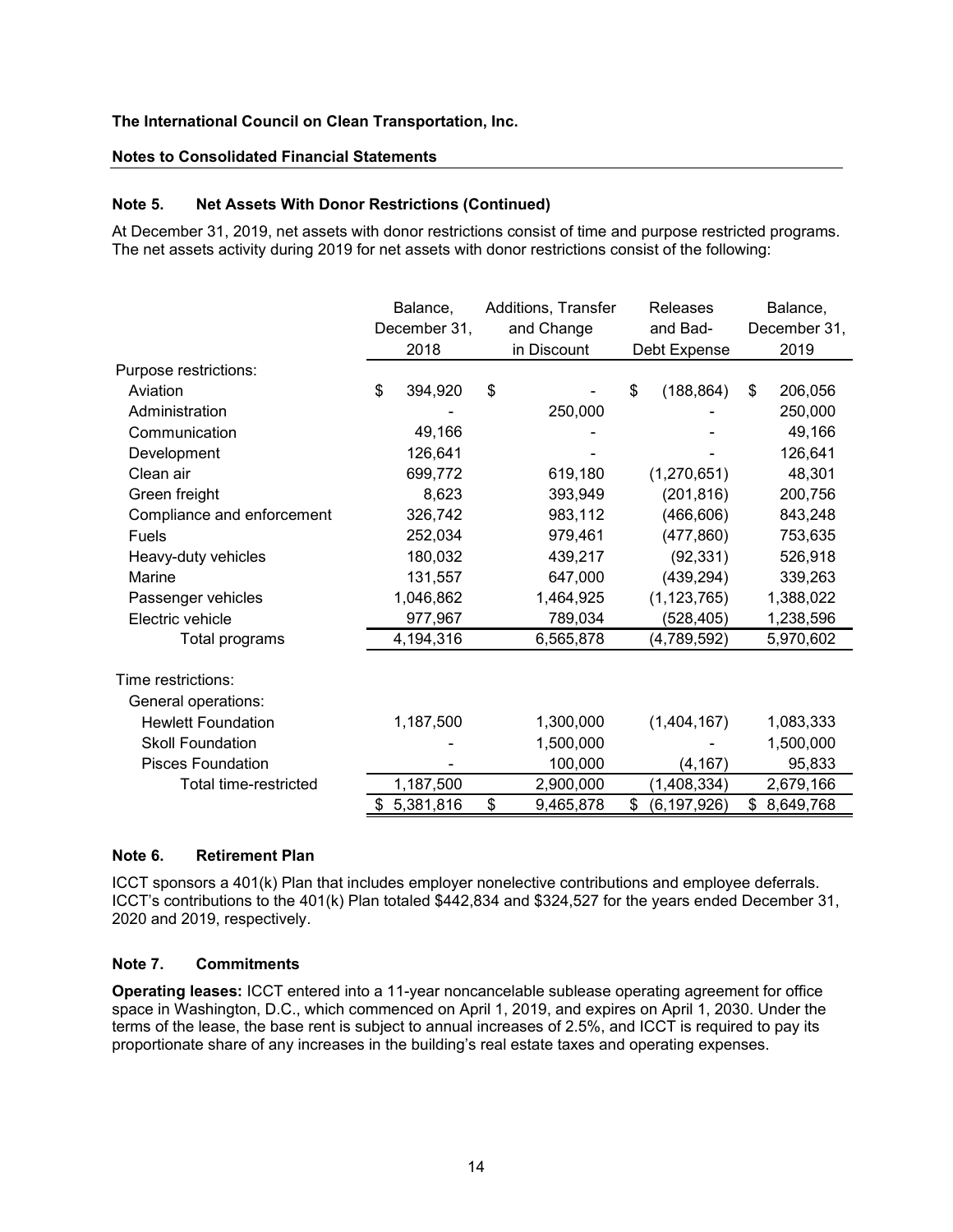#### **Notes to Consolidated Financial Statements**

#### **Note 7. Commitments (Continued)**

In 2018, ICCT entered into a seven-year, noncancelable sublease operating agreement for office space in San Francisco, California, which commenced on November 1, 2018, and expires on November 1, 2025. Under the terms of the lease, the base rent is subject to annual increases of 3%.

ICCT has a five-year, cancelable operating lease for office space in Berlin, Germany, which expired on June 30, 2021, and was renewed through December 31, 2021.

ICCT entered into a nine-year, cancelable operating lease for office space in Brussels, which expired on September 30, 2021, and was not renewed.

ICCT had a noncancelable operating lease for office space in Beijing, which expired on June 30, 2021, and was not renewed. ICCT signed a three-year lease for a different location starting June 1, 2021, with a rent-free period for June and July 2021.

Rent expense for the year ended December 31, 2020 and 2019, was \$839,872 and \$859,217, respectively.

Minimum rental payments as of December 31, 2020, are as follows:

Years ending December 31:

| 2021       | \$  | 923,457   |
|------------|-----|-----------|
| 2022       |     | 899,776   |
| 2023       |     | 920,858   |
| 2024       |     | 863,472   |
| 2025       |     | 755,777   |
| Thereafter |     | 1,809,563 |
| Total      | \$. | 6,172,903 |

# **Note 8. Line of Credit**

ICCT has an unsecured line of credit agreement with a lending institution in the amount of \$500,000, which expired on October 30, 2021. Interest on the line of credit was based on the daily London Interbank Offered Rate, plus 3%, which at December 31, 2020 and 2109, was 3.15% and 4.54%, respectively. At December 31, 2020 and 2019, ICCT had no outstanding balance. The line of credit was renewed on October 15, 2021, to expire on October 30, 2021. Interest is based on the Bloomberg Short-Term Bank Yield (BSBY) index plus 3%.

#### **Note 9. Concentration of Support**

During the year ended December 31, 2020, ICCT received a grant totaling \$1,300,000 from one organization. The grant is approximated 10% of ICCT's total revenue and support for the year ended December 31, 2020. If a significant reduction in funding from these organizations were to occur, it may impact ICCT's consolidated financial position and ability to carry out its program activities.

During the year ended December 31, 2019, ICCT received grants totaling \$2,800,000 from two organizations. These grants approximated 29% of ICCT's total revenue and support for the year ended December 31, 2019. If a significant reduction in funding from these organizations were to occur, it may impact ICCT's consolidated financial position and ability to carry out its program activities.